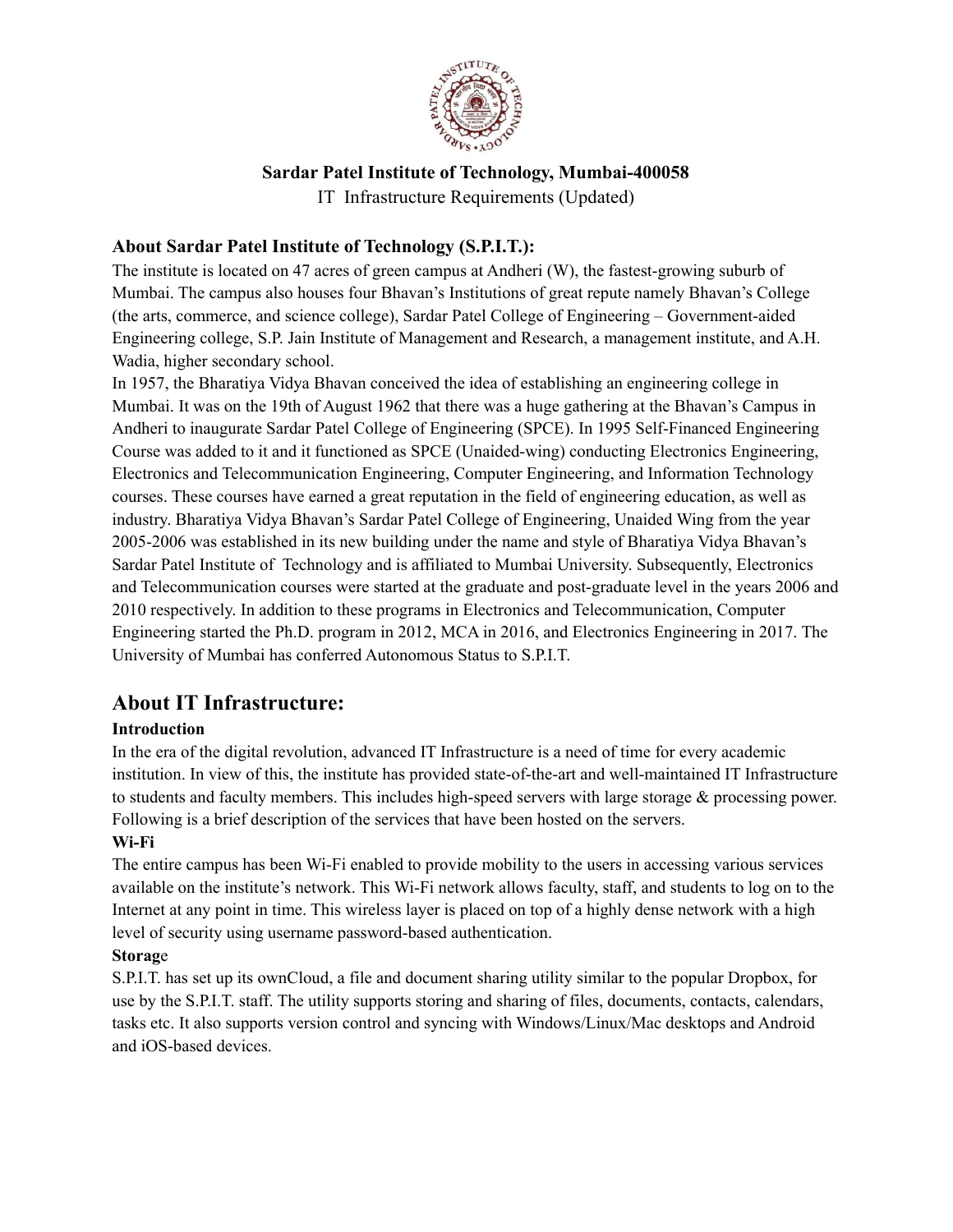#### **NTP Server**

S.P.I.T has set up its own internal NTP server to keep its network devices & servers with the standard date & time. This timeserver also gets synchronized with external regional timeservers with a time drift of less than a few milliseconds.

#### **Moodle**

S.P.I.T. has hosted Moodle, a public domain course management software, for use by faculty and students for the courses running in the current semester. All students and faculty members are periodically enrolled in various courses. Apart from online dissemination of course material, Moodle supports a host of other features for every course like news, blogs, discussion forums, and the facility for online submission of assignments and quizzes. Moodle at S.P.I.T. can be accessed at [https://moodle.spit.ac.in](http://moodle.spit.ac.in/)

#### **DNS**

S.P.I.T. has its own DNS server for name resolution of its website & subdomains. All nodes connected within the S.P.I.T. network use the DNS server for faster Internet browsing by caching the name resolution results of frequently visited websites.

#### **DSPACE Server (Digital Repository)**

All-important documents are available and hosted in digital format on a server named as DSPACE. This is a digital repository of all documents. This server runs on open-source software. The documents can be searched easily using a keyword. The documents and data segregation, department-wise, community-wise, etc. is supported. This facilitates centralized data storage accessible from the institution's intranet.

#### **Website**

Apropos to the mandatory requirements of AICTE, the college has an informative website: [https://www.spit.ac.in](http://www.spit.ac.in/). The information on the website is regularly updated. Students, faculty members, and all stakeholders access the website regularly. Apart from statutory information, the website also hosts useful academic resources for students, such as exam papers, schemes, and syllabus, NPTEL Videos, academic schedules, exam schedules, etc.

# **Mail Server and Client**

The E-mail facility is managed through G Suite, which provides us the web, based email clients, and built-in chat facility, Google Docs, Google Apps, Google Sites and a few other facilities as well. Every faculty & student has an e-mail ID on [spit.ac.in](https://www.spit.ac.in/academics/it-infrastructure/spit.ac.in) a domain.

#### **Internet**

The Institute's network is linked to the Internet via a set of dedicated leased lines enabling round-the-clock Internet connectivity on the campus. The Internet leased lines are availed from different service providers so that the provision of redundant ISPs is there in order to have seamless connectivity across the campus. All the Internet Service Providers (ISPs) from whom the Institute has procured Internet bandwidth have installed fiber optics links from the campus to their hub. This ensures a very high quality of bandwidth to the Internet.

The Institute has 175 MBPS bandwidth to the Internet. It is technologically equipped to increase it up to 200 MBPS as and when the need for more bandwidth arises. There is a dedicated Internet browsing center within the library for students. This Internet browsing center is open to students during all working hours and even beyond office hours in order to have access to information available on the Internet when required.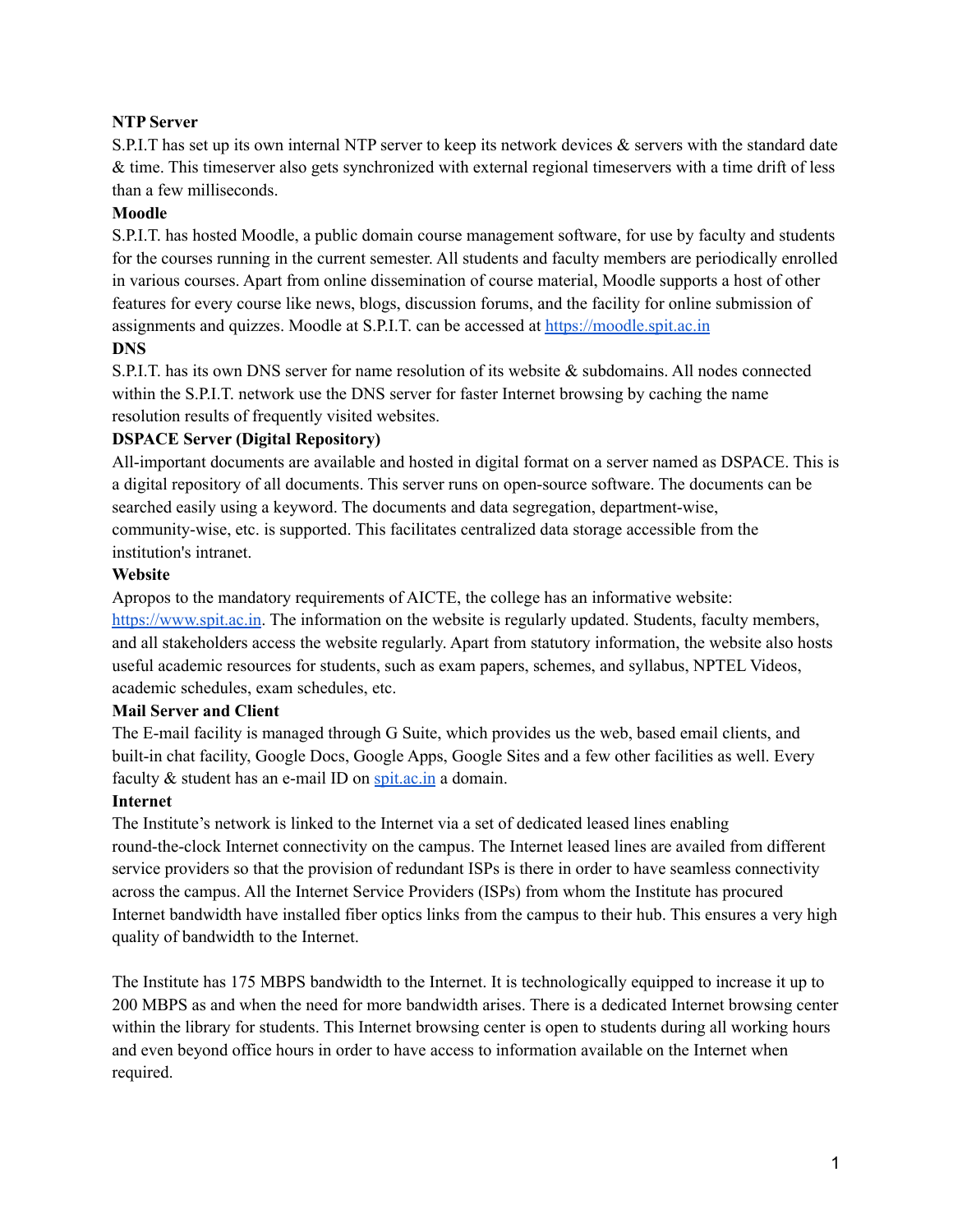| Sr.<br>N <sub>0</sub> | <b>Item</b>                                                                                                                                                                             | Qty          | <b>Specifications</b>                                                                                                                                                                                                                                                                                                                                                                                                                                         | <b>Warranty</b>               | Recom<br>mende<br>d              |
|-----------------------|-----------------------------------------------------------------------------------------------------------------------------------------------------------------------------------------|--------------|---------------------------------------------------------------------------------------------------------------------------------------------------------------------------------------------------------------------------------------------------------------------------------------------------------------------------------------------------------------------------------------------------------------------------------------------------------------|-------------------------------|----------------------------------|
|                       |                                                                                                                                                                                         |              | <b>Part-A: Network Equipment</b>                                                                                                                                                                                                                                                                                                                                                                                                                              |                               |                                  |
| 1                     | L3 Core Switch<br>Stackable<br>HP Aruba 2930F<br>$24G + 4SFP$<br>(JL253A)<br>Equivalent or higher                                                                                       | $\mathbf{1}$ | 24 x 10/100/1000BASE-T ports, x<br>Combo 10/100/1000BASE-T/SFP<br>ports $4 \times 10G$ SFP+ ports, $6$ kV<br>surge protection on all RJ-45 access<br>ports Switch Resource Management<br>(SRM) for flexible management of<br>system resources Redundant Power<br>Supply (RPS) support<br>MPLS L2VPM/L3 VPN support, Full<br>L3 routing protocol support<br>including OSPF, BGP, and ISIS for<br>IPv4/IPv6,SDN-enabled switch,<br>compatible with Openflow 1.3 | Lifetime<br>comprehens<br>ive | Cisco/<br>HPE/H<br>PAruba        |
| $\overline{2}$        | L2 Distribution<br>layer switch<br>stackable<br>HP 2530-24G L2<br>Switch, 24<br>10/100/1000 Ports, 4<br><b>SFP</b><br>Ports(J9776A)<br>Aruba 2530 24G<br>Switch equivalent or<br>Higher | 6            | Stackable, 24 port/ 4 SFP/2-10Gb<br>SFP, full PoE,<br>surge current protection,<br>Manageable switch SNMPv1/v2/v3<br>and RMON1 and RMON2                                                                                                                                                                                                                                                                                                                      | Lifetime<br>comprehens<br>ive | HP/DLi<br>nk                     |
| 3                     | Access Layer L2<br>switch (Gigabit)<br>Dlink-DGS 3130<br><b>OR</b><br>HP Aruba 2930<br>M/F/G<br>Equivalent or<br>Higher                                                                 | 6            | 24-Port PoE Gigabit, 2-10G Port<br>combo, Smart Managed Switch,<br>SNMPv1/v2/v3 and RMON1 and<br>RMON2                                                                                                                                                                                                                                                                                                                                                        | Lifetime<br>comprehens<br>ive | HP<br>Aruba/<br>Dlink/T<br>PLink |

# **Requirements List FY 2021-2022 (Updated on 25th March 2022)**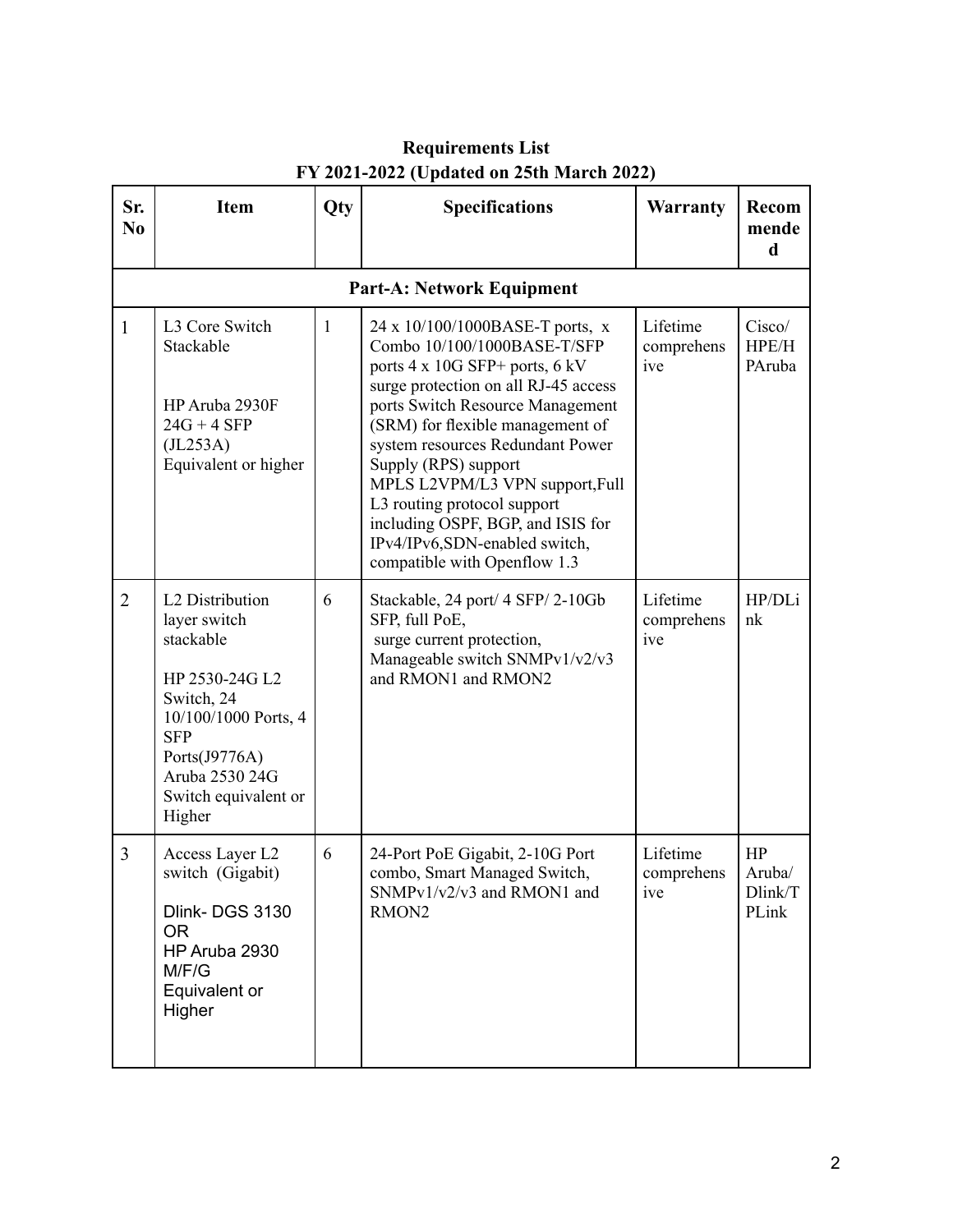| $\overline{4}$ | <b>Wireless Access</b><br>Point (AP)<br>Dlink DAP 2680<br>Equivalent or higher                                                                                                                                  | 10                                                                                                  | High Performance, Dual Band,<br>MIMO upto 2000 Mbps, Multi<br>Operation Modes,<br>Gigabit-PoE-capable LAN port,<br>Security features with extensive<br>management                                                                               | Lifetime<br>comprehens<br>ive | HP<br>Aruba/<br>DLink/<br>TPLink |  |
|----------------|-----------------------------------------------------------------------------------------------------------------------------------------------------------------------------------------------------------------|-----------------------------------------------------------------------------------------------------|-------------------------------------------------------------------------------------------------------------------------------------------------------------------------------------------------------------------------------------------------|-------------------------------|----------------------------------|--|
| 5              | <b>Fiber Modules</b>                                                                                                                                                                                            | 12                                                                                                  | Standard Gigabit modules with<br>compatible with HP 2930 F L3<br>switch and HPE 5130 L2 Switch                                                                                                                                                  | Lifetime<br>comprehens<br>ive | <b>Standar</b><br>d              |  |
| 6              | Cat 6/6e Cabling<br>$(300$ meters)                                                                                                                                                                              | $\overline{2}$                                                                                      | <b>Standard Cabling</b><br>10 Gigabit UTP cables                                                                                                                                                                                                | Standard<br>warranty          | Dlink/B<br>elden                 |  |
| $\overline{7}$ | Network<br>Troubleshooting<br>Equipment                                                                                                                                                                         | $\mathbf{1}$                                                                                        | Microscanner<br>Multimedia support, tests all<br>common media types including<br>RJ11, RJ45, Coax, with no need for<br>adapters<br><b>VDV Service Detection: Verifies</b><br>media services, including<br>10/100/1000 ethernet, POTS and<br>PoE | Lifetime<br>comprehens<br>ive | Fluke                            |  |
|                | Part-B Server Upgrade (RAM and Disk)                                                                                                                                                                            |                                                                                                     |                                                                                                                                                                                                                                                 |                               |                                  |  |
| 8              | <b>Servers RAM</b><br>upgrade                                                                                                                                                                                   | 4x<br>32<br><b>GB</b>                                                                               | <b>DELL POWEREDGE R530 Server</b><br>compatible 2016 purchase<br><b>Service Tags</b><br>7YFSXC2<br>7YGWXC2<br>7YBSXC2<br>7XTTXC2                                                                                                                | Lifetime<br>comprehens<br>ive | <b>DELL</b>                      |  |
| 9              | Server storage<br>upgrade-2 TB<br>RAID 0,1,5<br>Mirror + stripes+<br>Parity = $4$ Drive<br>Possible<br>Solution-A: Add<br>3, disk of 1 TB<br><b>Solution-B: replace</b><br>1 TB existing with 3<br>disks of 2TB | 2T<br>B x<br>3x<br>$\overline{3}$<br>$^{+}$<br>$\overline{4}$<br>TB<br>x2<br><b>SA</b><br><b>TA</b> | DELL POWEREDGE R530 Server<br>compatible<br>Hot-swap<br>2016 purchase<br>SAS 7.2 K RPM HDD<br>Service Tags:<br>7YFSXC2<br>7YGWXC2<br>7YBSXC2<br>7XTTXC2<br>Server Details:<br>[i] Three R530 Server:                                            | Lifetime<br>comprehens<br>ive | <b>DELL</b>                      |  |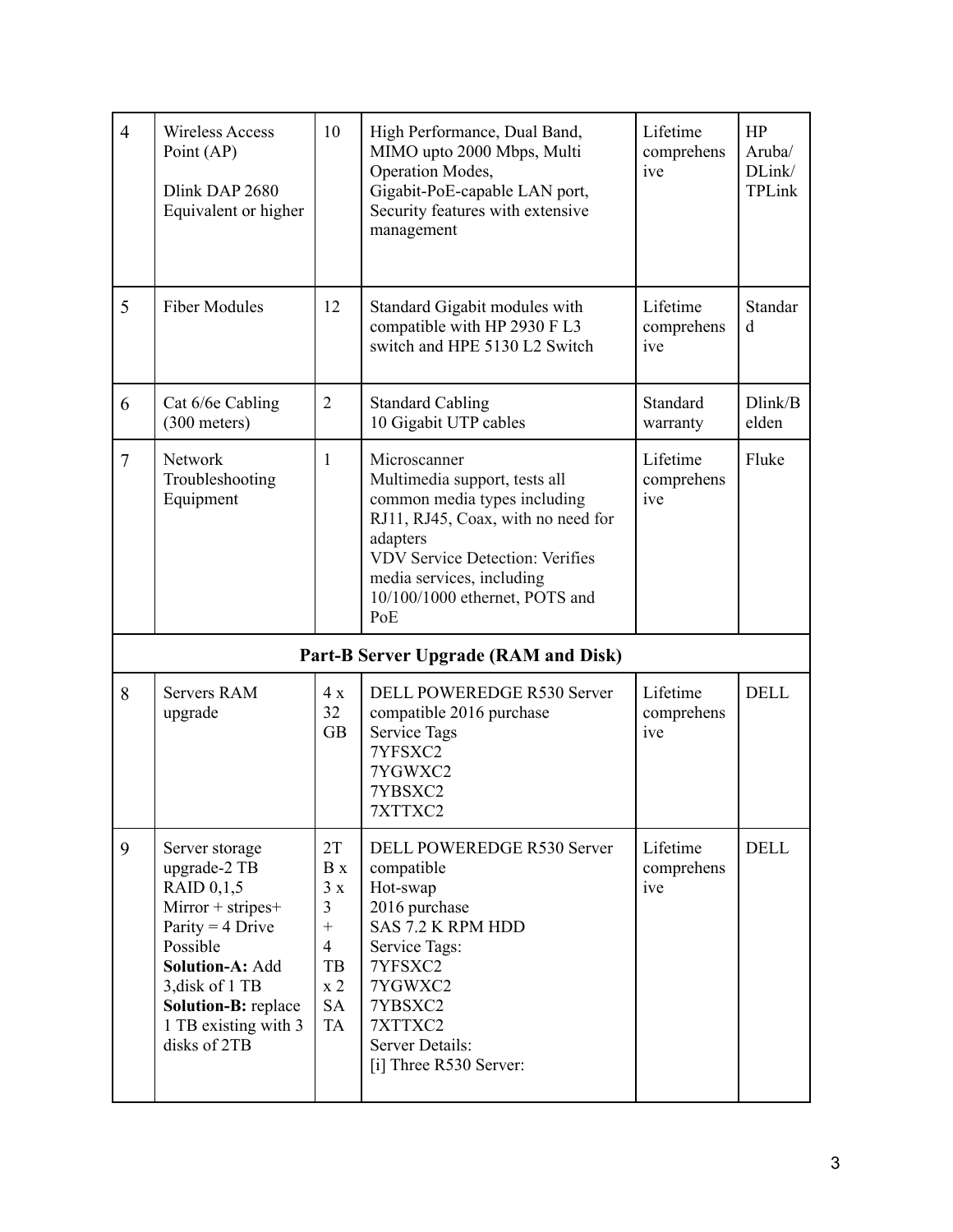|                                                               |                       |          | Current 1TB X 3 NL-SAS : 3 out 8<br>bay used /Server<br><b>Upgrade with 2TB x 3 NL-SAS or</b><br>SAS with compatible with current<br>disks<br>Quantity: 3 disks of 2 TB each<br>/Server=9 disks for 3 server)<br>[ii] One Server R530<br>Currently 8 disks of 4TB SATA<br>each. All slots/bay used.<br><b>Upgrade: 2 disks of 4TB each</b><br><b>SATA as Spare disks.</b> |                               |                      |
|---------------------------------------------------------------|-----------------------|----------|---------------------------------------------------------------------------------------------------------------------------------------------------------------------------------------------------------------------------------------------------------------------------------------------------------------------------------------------------------------------------|-------------------------------|----------------------|
| Part-C: Server Storage- Backup and Restore<br><b>Option-I</b> |                       |          |                                                                                                                                                                                                                                                                                                                                                                           |                               |                      |
| 10<br>A                                                       | Storage<br>(NAS/SAN): | 25<br>TB | <b>DELL POWEREDGE R530 Servers</b><br>$(04)$ and R930 $(01)$ compatible<br>Server OS backup and Restore and<br>Data Backup<br>Refer:<br>#SN10 SPIT SAN Specifications                                                                                                                                                                                                     | Lifetime<br>comprehens<br>ive | DELL/<br>HP/QN<br>AP |
| <b>OR</b><br><b>Option-II</b>                                 |                       |          |                                                                                                                                                                                                                                                                                                                                                                           |                               |                      |
| 10<br>B                                                       | Cloud Storage         |          | Equivalent or Required Capacity of<br>Specified as mentioned 10A                                                                                                                                                                                                                                                                                                          | Standard                      |                      |

# **Eligibility:**

- 1. Bidder should have paid all statutory taxes and duties for the financial year 2020-2021
- 2. Turnover of the bidder should be a minimum of Rs.10 Crore for the financial year 2020-2021
- 3. Bidders should have supplied similar networking components to the institute of repute and Industry.
- 4. Bidders are allowed to participate in Part-wise **(Part-A,Part-B and Part-C)** as well.

# **Terms and Conditions:**

- 1. The bidder should be an authorized dealer or supplier.
- 2. A letter of authorization from OEM must be accompanied by the bidder.
- 3. The Bidder should have paid all statutory taxes and duties for the financial year 2020-2021
- 4. All supplies should be on the site and at the location designated by the institute.
- 5. Pricing should include total pricing considering duties, taxes, transportation, etc. However, a break of these should be clearly indicated.
- 6. Delivery should be within four weeks from the date of the purchase order (PO).
- 7. Bidder/OEM should have a service center in Maharashtra and Karnataka.
- 8. Advance payment of up to 80% will be given against the bank guarantee of an equivalent amount.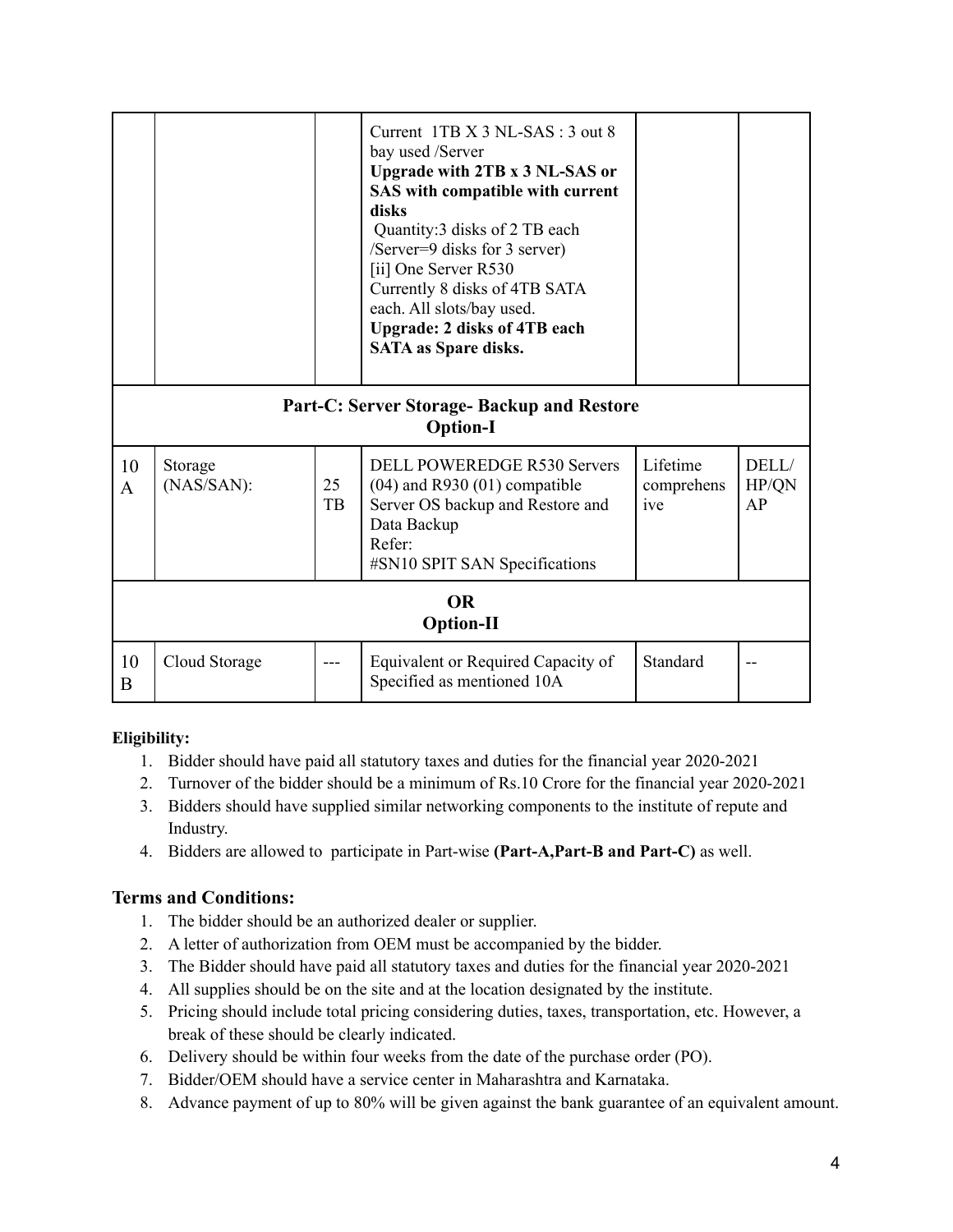9. Bidder should have a client base of a minimum of 25 clients.

**Deadline for quotation:** 5th April, 2022 at 3.00 PM. Tender can be sent in person or by email to: Dayanand Ambawade dd\_ambawade@spit.ac.in and Dr. Y. S. Rao: ysrao@spit.ac.in

> Dr. B. N. Chaudhari Principal, S.P.I.T. Mumbai-400058.

| <b>Sr</b>      | Feature                                | <b>Description</b>                                                                                                                                                                                     |
|----------------|----------------------------------------|--------------------------------------------------------------------------------------------------------------------------------------------------------------------------------------------------------|
| 1              | <b>System Architecture</b>             | Proposed unified or SAN storage should be rack-mountable &<br>modular in architecture with linear scalability of capacity, just by<br>adding disks & disk enclosures.                                  |
| $\overline{2}$ | Storage Controller                     | 64 bit Quad-core @ 2.3 GHz or Higher                                                                                                                                                                   |
| 3              | <b>Controller Memory</b>               | Min 16 GB/controller with support for 32 GB or higher per<br>controller without changing or adding controllers.                                                                                        |
| $\overline{4}$ |                                        | Cache should be controller cache and not PCIe based or SSD based.                                                                                                                                      |
| 5              | No of Installed<br>Controllers         | At least 2                                                                                                                                                                                             |
| 6              | Hardware<br>Autonomy                   | The storage subsystem proposed should have no single point of<br>failure with respect to the controller, cache, disks, power supply, and<br>cooling.                                                   |
| 7              | I/O ports                              | Proposed storage system shall be configured with 4x16Gbps FC<br>ports for host connectivity.                                                                                                           |
| 8              |                                        | Each controller should support option for 10 Gbps iSCSI port for<br>future expansion                                                                                                                   |
| 9              | Data Drive type                        | Proposed storage system should support SAS10K, NL-SAS                                                                                                                                                  |
| 10             | <b>Storage Capacity</b><br>(Installed) | Minimum 25 TB usable capacity with RAID 6 better than 8D+2P<br>reliability using 4 TB or better NL SAS 7.2K drives. One Hot spare<br>per 8 disks to be included over and above the mentioned capacity. |

#### . **#SN10: Specifications of 25 TB SAN storage system at SPIT Mumbai-400058**